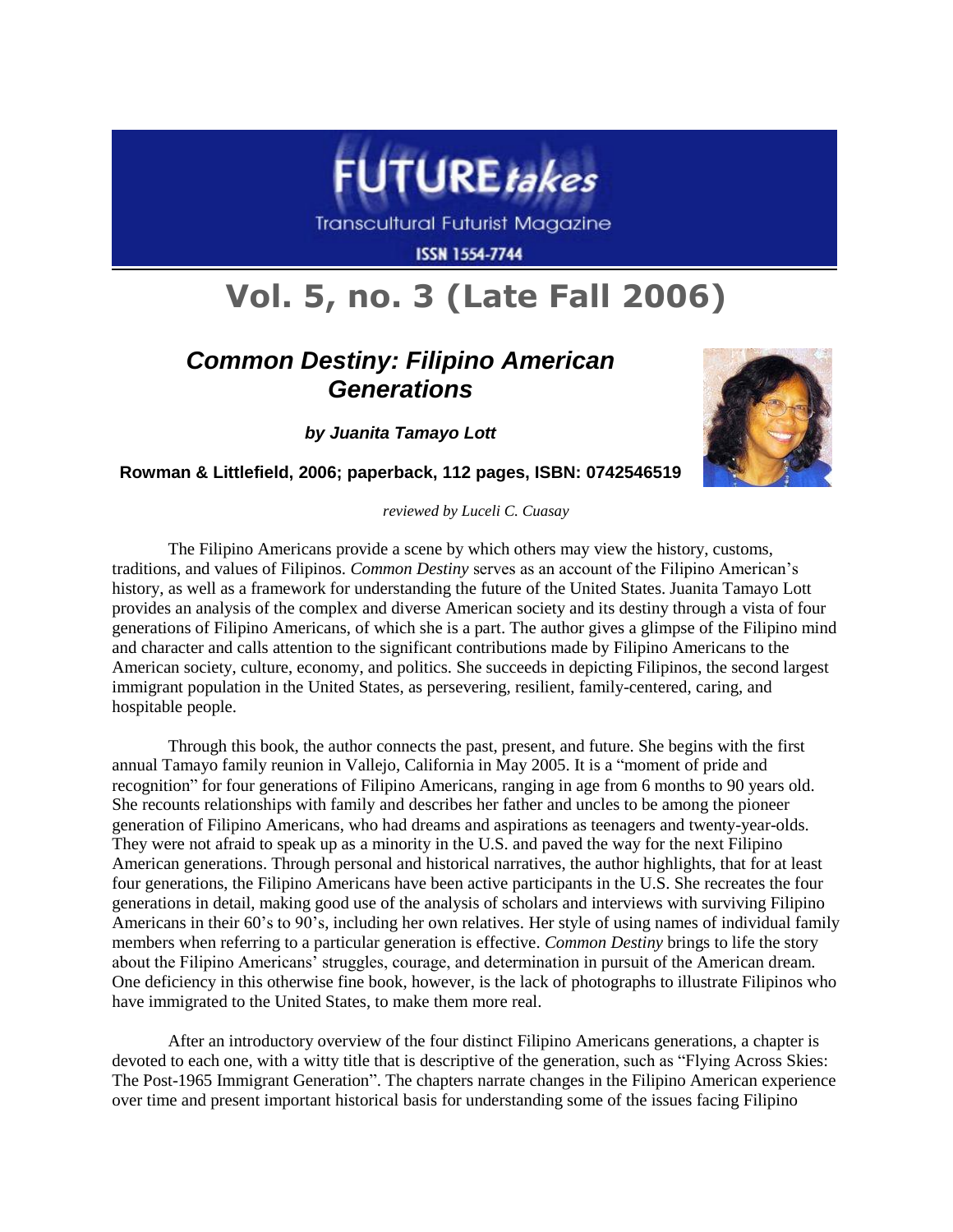Americans today. Although Lott focuses on the post-1898 migrants, she mentions the first wave of Filipino migration (1565-1815) to the United States, by Filipino seamen, who jumped ship off Acapulco, Mexico during the Galleon trade era and settled along the Pacific and Gulf of Mexico. Then, she describes the next wave of migration, that is, the pioneer generation. Her allusions to the different generations may be confusing to the reader at times, as there are two pioneer generations, and more than one generation are discussed in later chapters.

The first pioneer generation migrated to the U.S. during the first three decades of the  $20<sup>th</sup>$  century to find opportunities for employment, education, and adventure. They are the "pensionados" (scholars), non-sponsored students, unskilled workers, who mostly found job opportunities in Hawaiian plantations, California agricultural fields, and Alaskan canneries, and the second wave (1946-1965) of military personnel who served with the U.S. Armed Forces in the Philippines during World War II. They are the "Manong" generation of farm workers and manual laborers in lowest-paid occupations, who were subject to social, economic and political discrimination on the basis of race, color, and citizenship, yet later succeeded as active civic participants, citizen soldiers, and an important labor force in the American society. The second pioneer generation comprise the post-1965 migrants, also called expatriates, who were mostly professionals-doctors, nurses, lawyers, engineers, and entrepreneurs. These two pioneer generations gave birth to the second generation who were American citizens by birth or naturalization. They were minority Americans, but were taught by their parents to be proud of their Filipino heritage and of their extended families in the U.S. and the Philippines and foremost, to believe in their power to achieve their dreams. Their mastery of the English language and of the American educational system helped them survive as minority citizens. Lott and her cousins are members of this second generation, described as "Children of the Pioneer Generation" in the third chapter.

I share the author"s view, that the post-1965 Filipino American generation was crucial in ensuring that the Filipino Americans did not decline demographically and decrease by the third and fourth generations. They are beneficiaries of chain migration resulting from evolving immigration laws to meet the needs of the country and are instrumental in producing subsequent multiple generations of Filipino Americans. The fourth chapter provides interesting comparisons of the post-1965 immigrant upper or middle class professionals and the working class domestic workers; the voluntary and involuntary immigrants; as well as realistic discussions of dual allegiance. Being part of the post-1965 immigrant generation, I would have appreciated a more in-depth analysis of the experiences of my generation, our successes and struggles, compared to second generation American-born Filipinos and the pioneer generation.

Generation X, millennial generation, and digital generation are appropriately labeled as "Fast-Food Take-Out" multicultural, multiracial children, grandchildren, and great grandchildren of the pioneer generation. Whether they can be expected to build upon the successes of prior generations remains to be seen. Their ability to obtain higher education, in her view, will play a major role in how their lives will unfold. The author seems optimistic about these generations" ability to be major players towards the formation of a common destiny. The final chapter centers on civic participation in the U.S. and becoming world citizens who play a part in ensuring future generations in a common destiny. I concur with Lott"s theory that "the 21<sup>st</sup> century will be defined not so much by the color line, as by a more basic human relationship – the adult/human connection, the continuity and change from generation to generation that allow survival of the species." Furthermore, "Common destiny, emanating from common ground, shared principles, and shared values, reaffirms the connection from one generation to the next."

Lott imparts a complimentary message that "the Filipino Americans' history can be valuable in shaping the common destiny of freedom and equality for mutigenerational Americans in the 21<sup>st</sup> century. The Filipino American generations" contributions towards the common destiny are their renowned skills of caring and hospitality, and interpersonal skills rooted in Filipino heritage and nurtured in full civic